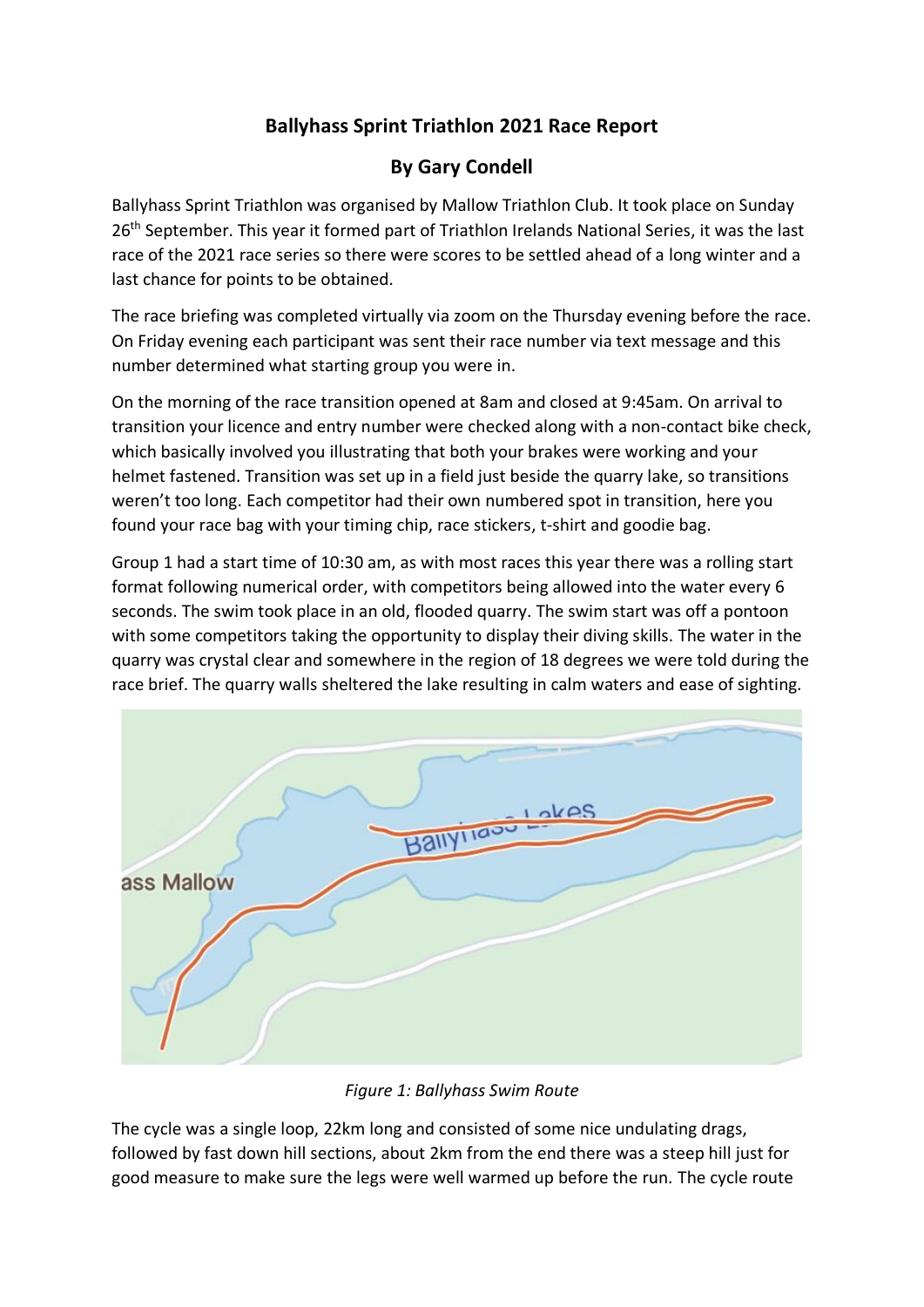was very well marshalled along with all junctions having directions clearly spray painted onto the road.



*Figure 2: Ballyhass Cycle Route*



*Figure 3: Ballyhass Cycle Route Elevation*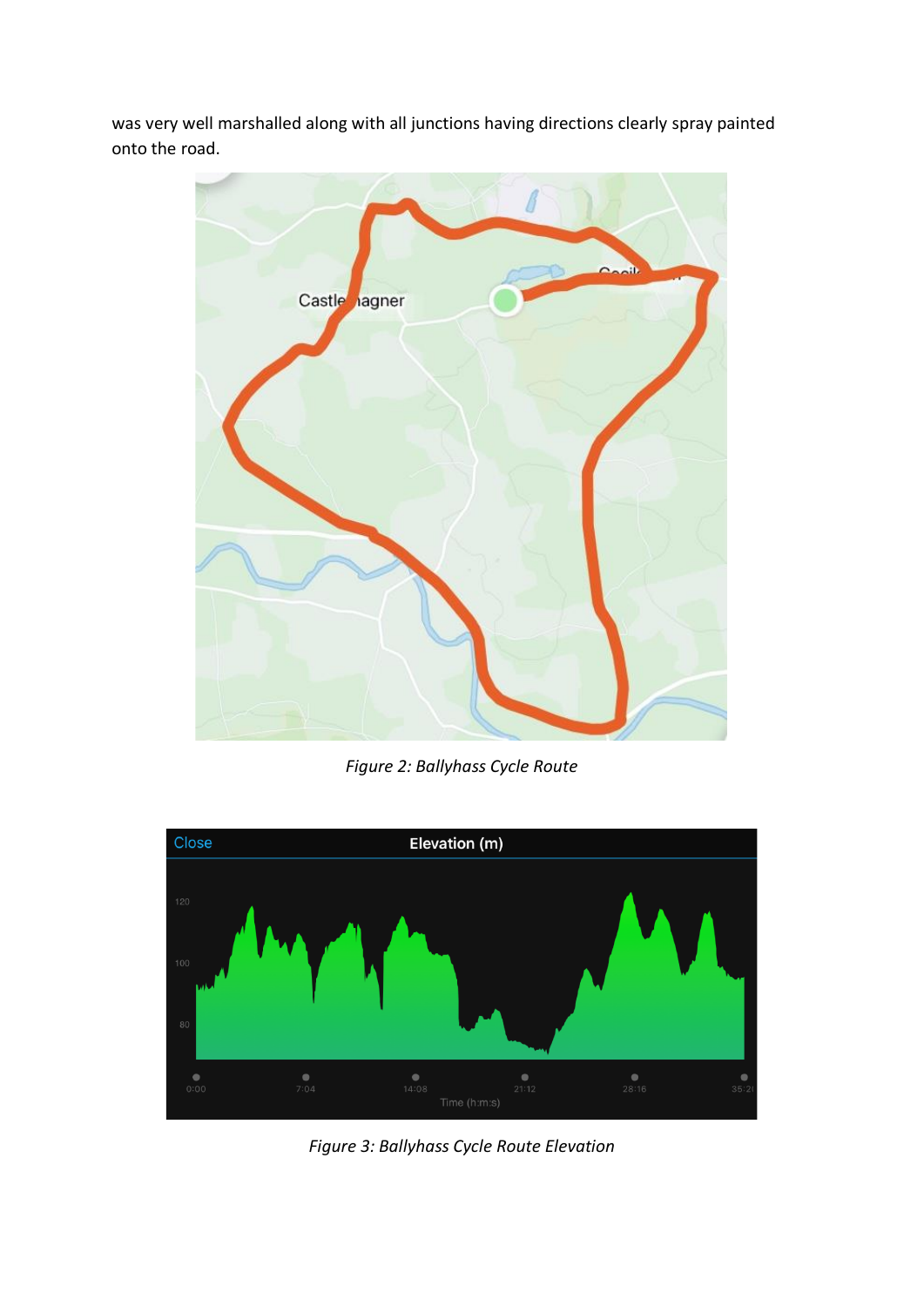A 5km single lap run on the road including one very testing hill and a 500m grass finish brought the competitors through the finishing arch. Overall, it was a nice run route, once you had got to the top of the steep ascent there was a very gradual downhill back towards transition which really helped to get the cadence back into the legs.



*Figure 4: Ballyhass Run Route*



*Figure 5: Ballyhass Run Route Elevation*

This race was extremely well organised, loads of marshals out on the course, always encouraging participants. The venue itself could not be faulted and it's a race I will certainly be back to compete in again.